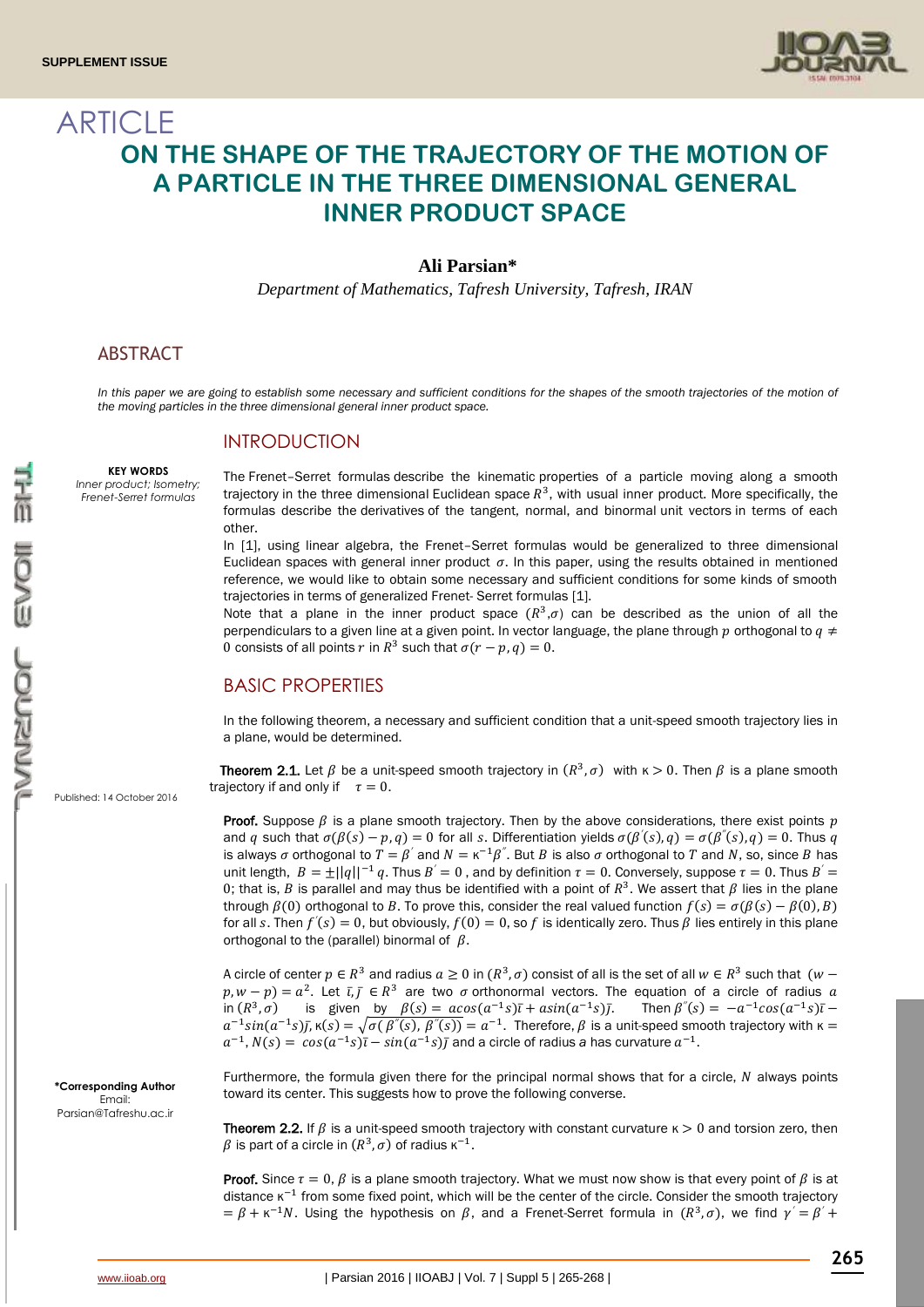

 $\kappa^{-1}N' = T + \kappa^{-1}(-\kappa T + \tau B) = 0$ . Hence the smooth trajectory  $\gamma$  is constant; that is,  $\beta(s) + \kappa^{-1}N(s)$ has the same value, say c, for all s. But the distance from  $c$  to  $\beta(s)$  is

$$
d(c, \beta(s)) = ||c - \beta(s)|| = \sqrt{\sigma(c - \beta(s), c - \beta(s))} = \sqrt{\sigma(\kappa^{-1}N(s), \kappa^{-1}N(s))} = \kappa^{-1}.
$$

In principle, every geometric problem about smooth trajectories in  $(R^3,\sigma)$  can be solved by means of the Frenet-Serret formulas corresponding to  $\sigma$ . In simple cases it may be just enough to record the data of the problem in convenient form, differentiate, and use the Frenet-Serret formulas in  $(R^3,\sigma)$ . For example, suppose  $\beta$  is a unit-speed smooth trajectory that lies entirely in the sphere S of radius a centered at  $c \in R^3$ .

To stay in the sphere,  $\beta$  must smooth trajectory; in fact it is a reasonable guess that the minimum possible curvature occurs when  $\beta$  is on a great circle of S. Such a circle has radius  $a$ , so we conjecture that:

**Theorem 2.3.** A unit-speed spherical smooth trajectory β has curvature  $\kappa \ge a^{-1}$ , where a is the radius of its sphere in  $(R^3, \sigma)$ .

**Proof.** Since every point of has distance a from c, the center of the sphere, we have  $\sigma(\beta - c, \beta - c) = a^2$ . Differentiation yields  $\sigma(\beta - c, \beta') = 0$ , that is,  $\sigma(\beta - c, T) = 0$ . Another differentiation gives  $\sigma(\beta', T)$  + *′ ′*  $\sigma(\beta - c, T) = 0$ , and by using a Frenet-Serret formula we get  $\sigma(T, T) + \sigma(\beta - c, \kappa N) = 0$ ; hence κ $\sigma(\beta - c, \kappa N)$ *′*  $(c, N)$ ) = -1. By the Schwarz inequality,  $\kappa^{-1} = |\sigma(\beta - c, N)| \leq ||\beta - c|| \cdot ||N|| = a$  and we obtain the required result.

Continuation of this procedure leads to a necessary and sufficient condition expressed in terms of curvature and torsion for a smooth trajectory to be spherical, that is, lie on some sphere in  $(R^3,\sigma)$ .

**Theorem 2.4.** Let  $\beta$  be a unit-speed smooth trajectory with  $\kappa > 0$ ,  $\tau \neq 0$  in  $(R^3, \sigma)$ . (a) If  $\beta$  lies on a sphere of center c and radius a, then  $\beta - c = -\kappa^{-1}N - (\kappa^{-1})^{2} \tau^{-1}B$ , and  $\alpha^{2} = \kappa^{-2} + [(\kappa^{-1})^{2} \tau^{-1}]^{2}$ . *′* Conversely, if  $a^2 = \kappa^{-2} + [(\kappa^{-1})'\tau^{-1}]^2$  and  $(\kappa^{-1})' \neq 0$ , then  $\beta$  lies on a sphere of radius a. *′*

**Proof.** As in the proof of Theorem 2.3,  $\sigma(\beta - c, T) = 0$ ,  $\sigma(\beta - c, N) = -\kappa^{-1}$ . Again differentiation using Frenet-Serret formulas yields  $\sigma(\beta', N) + \sigma(\beta - c, -\kappa T + \tau B) = -(\kappa^{-1})'$ , or  $\sigma(\beta - c, B) = -(\kappa^{-1})'\tau^{-1}$ . *′ ′ ′* Since  $\beta - c = \sigma(\beta - c, T)T + \sigma(\beta - c, N)N + \sigma(\beta - c, B)B$ , we have  $\beta - c = -\kappa^{-1}N - (\kappa^{-1})^2\tau^{-1}B$ . But *′* N and and B are  $\sigma$  orthonormal, so

$$
\alpha^2 = ||\beta - c||^2 = ||-\kappa^{-1}N - (\kappa^{-1})'\tau^{-1}B||^2 = \sigma(-\kappa^{-1}N - (\kappa^{-1})'\tau^{-1}B, -\kappa^{-1}N - (\kappa^{-1})'\tau^{-1}B) = \kappa^{-2} + [(\kappa^{-1})'\tau^{-1}]^2.
$$

Conversely, let  $a^2 = \kappa^{-2} + [(\kappa^{-1})^2 \tau^{-1}]^2$  and  $(\kappa^{-1})^2 \neq 0$ , differentiation yields  $\kappa^{-1} \tau + \tau^{-1} (\kappa^{-1})^2 +$ *′*  $(\kappa^{-1})'(\tau^{-1})' = 0$ . Define  $\gamma = \beta + \kappa^{-1}N + (\kappa^{-1})'\tau^{-1}B$ , a computation using preceding results yields  $\gamma' =$ *′ ′* 0, therefore  $\beta + \kappa^{-1}N + (\kappa^{-1})^2 \tau^{-1}B = c$  for some constant  $c \in \mathbb{R}^3$ . *′*

**Theorem 2.5.** If  $\delta$  be the spherical image of the unit-speed smooth trajectory  $\beta$  in  $(R^3, \sigma)$ , then  $\kappa_{\delta} \geq \kappa_{\beta}$ .

**Proof.** The spherical image of a unit-speed smooth trajectory  $\beta$  in  $(R^3, \sigma)$  is the smooth trajectory  $\delta =$  $T_\beta = \beta^{'}$  with the same Euclidean coordinates. Thus  $\delta$ , lies on the unit sphere S, and the motion of  $\delta$ represents the turning of  $\beta$ . The equation of  $\delta$  implies that  $T_\delta = \delta' = T_\beta = \kappa_\beta N_\beta$ , so the speed of  $\delta$  is equal to the curvature of  $\beta$ , i.e.,  $v_{\delta} = \kappa_{\beta}$ . Moreover,  $T_{\delta} = \delta'' = T_{\beta}'' = (\kappa_{\beta} N_{\beta})' = \kappa'_{\beta} N_{\beta} + \kappa_{\beta} N_{\beta} = \kappa'_{\beta} N_{\beta} + \kappa_{\beta} N_{\beta} = \kappa'_{\beta} N_{\beta} + \kappa_{\beta} N_{\beta}$  $\kappa_{\beta}(-\kappa_{\beta}T_{\beta}+\tau_{\beta}B_{\beta})=-\kappa_{\beta}^2T_{\beta}+\kappa_{\beta}^{\prime}N_{\beta}+\kappa_{\beta}\tau_{\beta}B_{\beta}$ . So  $\overline{T}_{\delta}=\kappa_{\delta}v_{\delta}N_{\delta}$  implies that  $\kappa_{\beta}^4+(\kappa_{\beta}^{'})^2+\kappa_{\beta}^2\tau_{\beta}^2=$ *′*  $\kappa_{\delta}^2 \kappa_{\beta}^2$ , and  $\kappa_{\delta} \ge \kappa_{\beta}$ .

**Definition 2.6.** A unit-speed smooth trajectory  $\beta$  in  $(R^3, \sigma)$  is a helix provided the unit tangent T of  $\beta$  has non zero constant value with some fixed  $\sigma$  unit vector.

**Theorem 2.7.** A unit-speed smooth trajectory  $\beta$  with  $\kappa > 0$  in  $(R^3, \sigma)$  is a helix if and only if the ratio  $\kappa^{-1}\tau$ is non zero constant.

**Proof.** It suffices to consider the case where  $\alpha$  has unit speed. If  $\alpha$  is a helix with  $\sigma(T(s), U) = c \neq 0$ , then  $0 = \sigma(T'(s), U) = k\sigma(N, U)$ . Since  $\kappa > 0$ , we conclude that  $\sigma(N(s), U) = 0$ . Thus for each s, U lies in the plane determined by  $T(s)$  and  $B(s)$ . Orthonormal expansion yields  $U = \sigma(U,T)T + \sigma(U,B)B$  and  $\sigma(U,T)^2 + \sigma(U,B)^2 = 1$ , so  $\sigma(U,B)$  is also constant. By differentiating and applying Frenet-Serret formulas in  $(R^3, \sigma)$ , we obtain  $0 = \sigma(U, T)T' + \sigma(U, B)B' = (\kappa \sigma(U, T) - \tau \sigma(U, B))N$ . Hence  $\kappa \sigma(U, T) =$  $\tau\sigma(U,B)$ , so that  $\kappa^{-1}\tau$  has non zero constant value  $\sigma(U,B)^{-1}\sigma(U,T)$ . Conversely, suppose that  $\kappa^{-1}\tau$  is non zero constant. If  $V = \kappa^{-1} \tau T + B$  we find  $||V|| = \sqrt{1 + \kappa^{-2} \tau^2} > 1$  and  $V' = \kappa^{-1} \tau T' + B' = 0$ . This parallel vector field *V* determines a unit vector  $U = ||V||^{-1}V$ , such that  $\sigma(U,T) = \sigma(||V||^{-1}V,T)$  $||V||^{-1}\sigma(V,T)=(\kappa^{-1}\tau)\sqrt{(1+\kappa^{-2}\tau^2)^{-1}}$ , so  $\beta$  is a helix.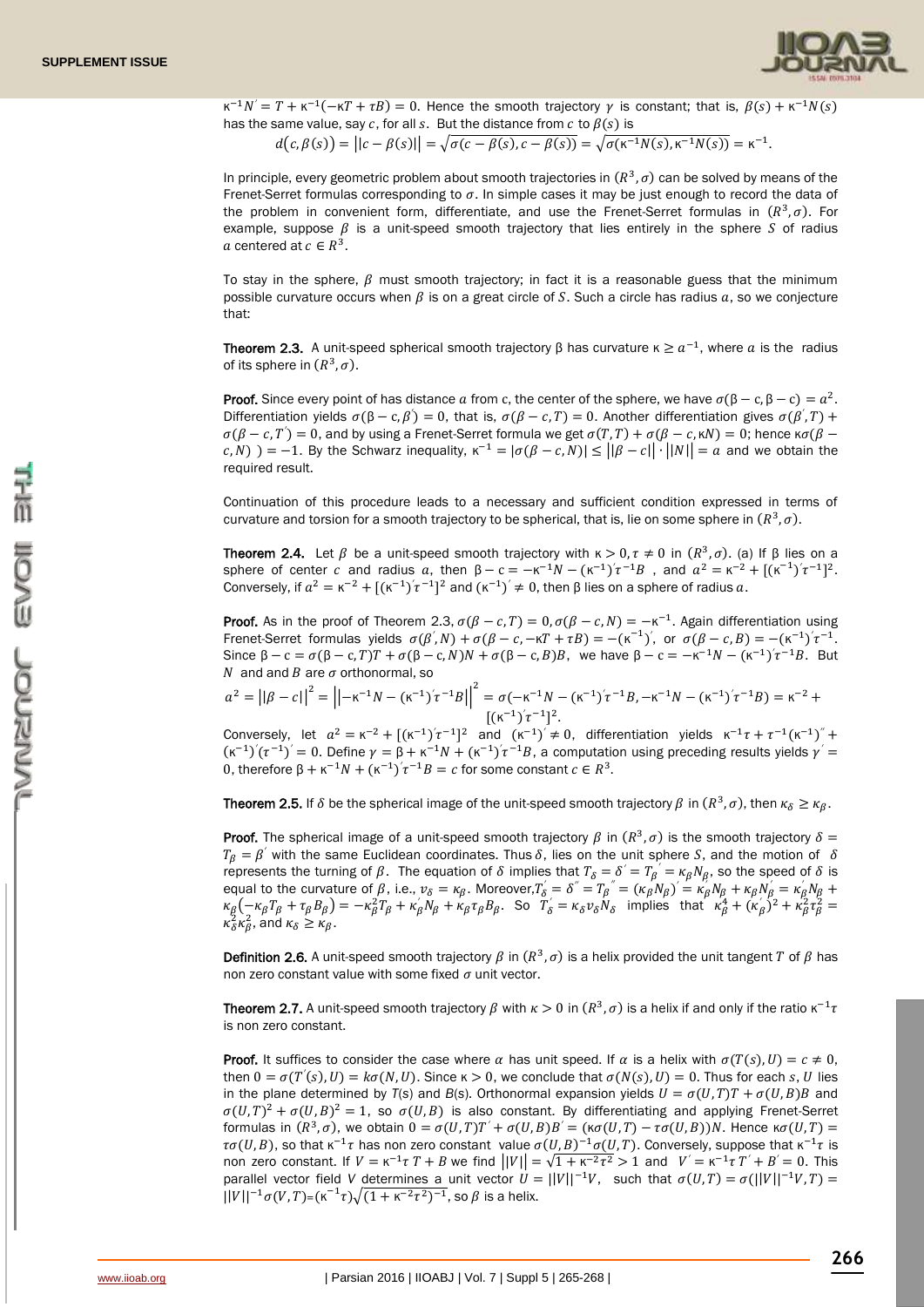

# GEOMETRY OF THE GENERAL INNER PRODUCT SPACES

We recall some familiar features of plane geometry. First of all, two triangles are congruent if there is a rigid motion of the plane that carries one triangle exactly onto the other. Corresponding angles of congruent triangles are equal, corresponding sides have the same length; the areas enclosed are equal, and so on. Indeed, any geometric property of a given triangle is automatically shared by every congruent triangle.

Conversely, there are a number of simple ways in which one can decide whether two given triangles are congruent, for example, if for each the same three numbers occur as lengths of sides. In this section we shall investigate the isometries of the inner product space, and see how these remarks about triangles can be extended to other geometric objects in  $(R^3, \sigma)$ .

The inner product of points  $p = (p_1, p_2, p_3)$  and  $q = (q_1, q_2, q_3)$  in  $R^3$  is a number  $\sigma(p, q)$  with the following three properties: (1) Bilinearity:  $\sigma(ap + bq, r) = a \sigma(p, r) + b \sigma(q, r), \sigma(r, ap + bq) =$  $a \sigma(r, p) + b \sigma(r, q)$ , for p, q and r are arbitrary points of  $R^3$ , and a and b are number (2) Symmetry:  $\sigma(p,q) = (q, p)$ , for arbitrary points p, q of  $R^3(3)$  Positive definiteness:  $\sigma(p, p) \ge 0$ , and  $\sigma(p, p) = 0$  if and only if  $p = 0$ .

The norm of a point  $p \in R^3$  is the number  $||p|| = \sqrt{\sigma(p, p)}$ . The norm is thus a real-valued function on  $R^3$ , it has the fundamental properties  $||p+q|| \leq ||p|| + ||q||$  and  $||ap|| = |a|| ||p||$  where  $|a|$  is the absolute value of the number a. The distance between two points p and q in  $R^3$  is defined by  $d(p,q)$  $||p - q||$  [2].

An isometry of the inner product space is a mapping that preserves the distance  $d$  between points, i.e., a mapping  $F: R^3 \to R^3$  such that  $d(p,q) = d(F(p), F(q))$  for all points p, q in  $R^3$ . An orthogonal transformation of  $R^3$ , is a linear transformation  $C: R^3 \to R^3$  that preserves inner products in the sense that  $\sigma(C(p), C(q)) = \sigma(p, q)$  for all p, q in  $R^3$ . It can be seen easily that an orthogonal transformation is an isometry of  $R^3$ . Moreover, If F is an isometry of  $R^3$  such that  $F(0) = 0$ , then F is an orthogonal transformation.

If  $F$  is an isometry of  $R^3$ , then there exists a unique translation  $T$  and a unique orthogonal transformation C such that  $F = TC$  [3]. So, if T is translation by  $a = (a_1, a_2, a_3)$ , then  $q = F(p)$  means  $q = a + C(p)$ , where by a standard result of linear algebra, a linear transformation of  $C: R^3 \to R^3$  is orthogonal if and only if its matrix,  $[c_{ij}]$ , is ( $\sigma$ ) orthogonal with respect to a  $\sigma$  orthonormal basis [4].

**Theorem 3.1.** Let  $F: R^3 \to R^3$  be an isometry in  $(R^3, \sigma)$  with orthogonal part C. If  $\beta = F \circ \alpha$ , then  $\beta' = C\alpha'$ ,  $\beta^{''}=\mathcal{C}\alpha^{''},$   $\beta^{'''}=\mathcal{C}\alpha^{'''}.$  Moreover,  $\alpha^{'},$   $\alpha^{''},$   $\alpha^{'''}$  and  $\beta^{'},$   $\beta^{''},$   $\beta^{'''}$  are simultaneously linearly dependent. *′ ′*

**Proof.** If T is translation by a, then  $\beta(t) = a + (C \circ a)(t)$ , now linearity of C and chain rule of differentiation [5] implies the theorem. The proof of the rest of the theorem is straightforward.

**Theorem 3.2.** Let  $F: R^3 \to R^3$  be an isometry and  $\beta$  be a unit-speed smooth trajectory in  $(R^3, \sigma)$ , then  $\bar{\beta} = F \beta$  is a unit-speed smooth trajectory in  $(R^3, \sigma)$ .

**Proof.** Let C be be the  $\sigma$  orthogonal part of F. Then according to theorem 3.1,  $\sigma(\bar{\beta}', \bar{\beta}') = \sigma(C\beta', C\beta') =$ *′ ′*  $\sigma(\beta', \beta') = 1.$ *′ ′*

**Theorem 3.3.** Let  $F: R^3 \to R^3$  be an isometry with orthogonal part C. Let  $\beta$  be a unit-speed smooth trajectory in  $(R^3,\sigma)$  with positive curvature, and let  $\gamma = F\beta$ . Then  $\kappa_\gamma = \kappa_\beta$ ,  $\tau_\gamma = \tau_\beta$ ,  $T_\gamma = C T_\beta$ ,  $N_\gamma =$  $CN_{\mathcal{B}}, B_{\nu} = CB_{\mathcal{B}}.$ 

**Proof.** Theorem 3.1 asserts that  $T_\gamma = \gamma' = C\beta' = CT_\beta$ . Therefore  $\kappa_\gamma = ||T_\gamma'|| = ||\gamma''|| = ||C\beta''|| =$  $\left|\left|C T_{\beta} \right|\right| = \left|\left|C(\kappa_{\beta} N_{\beta})\right|\right| = \kappa_{\beta}\left|\left|CN_{\beta}\right|\right| = \kappa_{\beta}.$  For finding  $B_{\gamma}$ , as in [1] let  $\overline{B}_{\gamma} = \gamma''' - \sigma(\gamma', \gamma''')\gamma' -$ *′ ′*  $\kappa_{\gamma}$ <sup>-2</sup>σ(γ<sup>"</sup>,γ<sup>""</sup>)γ<sup>"</sup>, then a computation using Theorem 3.1 yields

 $\overline{B_\gamma} = C \ \beta^{'''} - \sigma(C \beta^{'}, C \beta^{'''}) C \beta^{'} - \kappa_\gamma^{-2} \sigma(C \beta^{''}, C \beta^{'''}) C \beta^{''} = C (\beta^{'''} - \sigma(\beta^{'}, \beta^{'''}) \beta^{'} - \kappa_\beta^{-2} \sigma(\beta^{''}, \beta^{'''}) \beta^{''}) = C \overline{B_\beta} \ .$ *′ ′* Thus  $B_\gamma = ||\overline{B_\gamma}||^{-1}\overline{B_\gamma} = ||\overline{B_\beta}||^{-1}\overline{B_\beta} = CB_\beta$ . We can now find the torsion function  $\tau_\gamma$  of the smooth trajectory  $\gamma$  as defined  $\:$  in [1] to be the real-valued map such that  $B_{\gamma}^{'}=-\tau_{\gamma}N_{\gamma}.$  As a result  ${\cal C}(-\tau_{\beta}N_{\beta})=$  $CB_\beta{}^{'} = (CB_\beta)' = B_\gamma{}^{'} = -\tau_\gamma N_\gamma = -\tau_\gamma CN_\beta = C(-\tau_\gamma N_\beta)$  and so  $\tau_\gamma = \tau_\beta$ .

Smooth trajectories whose congruence is established by a translation are said to be parallel*.* Thus, smooth trajectories  $\alpha, \beta: I \to R^3$  are parallel if and only if there is a point p in  $R^3$  such that  $\beta(s)$  $\alpha(s) + p$  for all s in I.

**Remark 3.4.** An argument, using elementary calculus shows that two smooth trajectories  $\alpha, \beta: I \to R^3$ are parallel if their velocity vectors  $\alpha'(s)$  and  $\beta'(s)$  are parallel for each s in *I*. In this case, if  $\alpha'(s_0)$  = *′*  $\beta'(s_0)$  for some  $s_0$  in *I*, then  $\alpha = \beta$ .